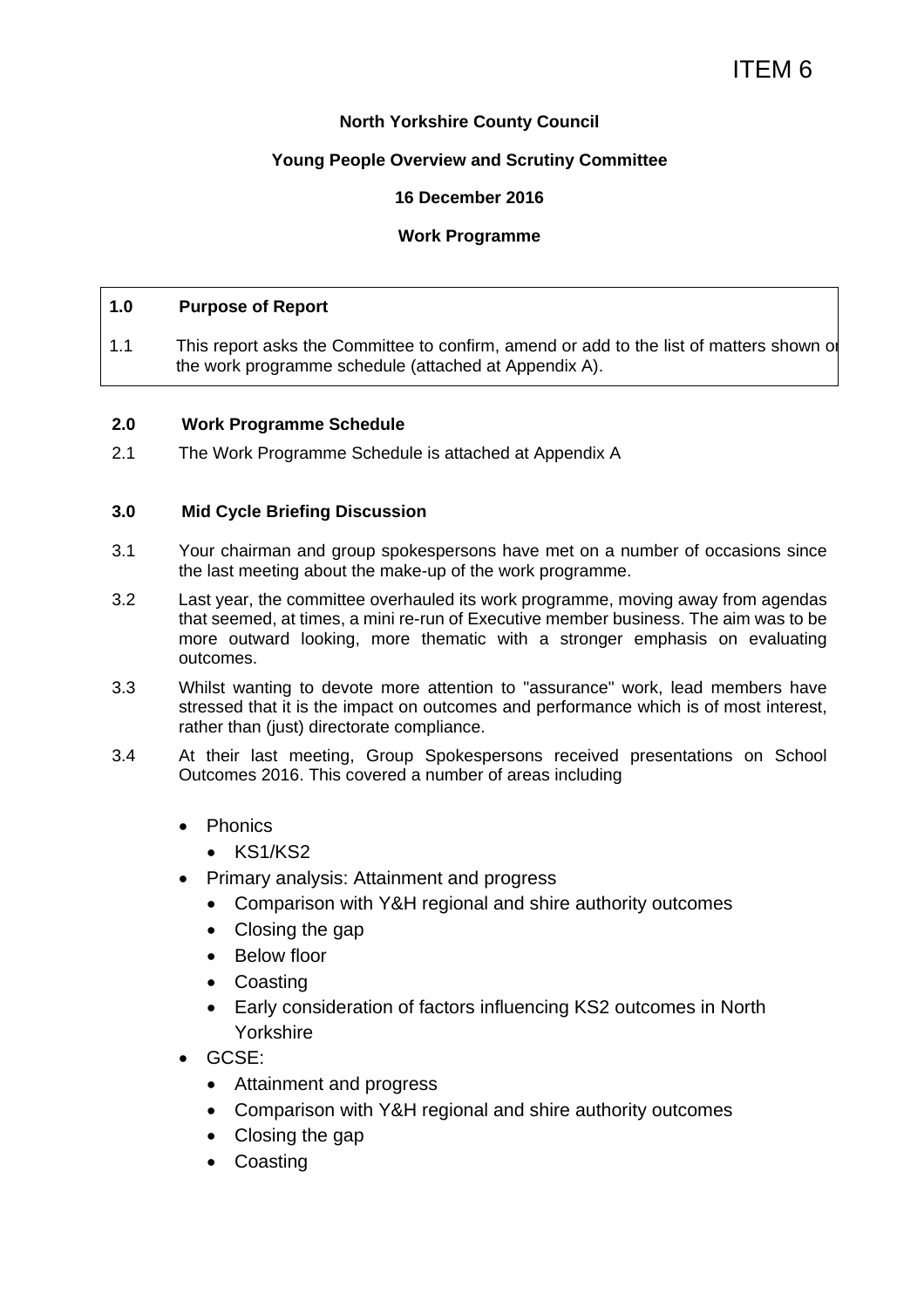- Below floor
- A Level Attainment
- 3.5 This information provides the basis of a significant scrutiny item. Whilst the original intention for the December meeting was to focus on KS1 and KS2 results, it was agreed that the topic be broadened out to take in this wider material.
- 3.6 Group Spokespersons also received a detailed briefing on the results of the recent SEND inspection, but in the context of wide development of SEND services in the county. Group Spokespersons have asked that the detailed presentation be made to you at your next meeting. This will also cover the overarching North Yorkshire priorities for SEND provision and the changes in support services at a locality level.
- 3.7 Rather than waiting to take these two important items (School Outcomes, and SEND Inspection/Update) to the next scheduled meeting on 24 March 2017, **your Chairman invites you to consider convening an additional committee meeting on Friday 10 February 2017** (a date currently set aside for a Group Spokespersons Mid Cycle Briefing)

#### **4.0 White Paper**

- 4.1 Members said they would like to take some time out to discuss the implications of the White Paper. Having since spoken to the group spokespersons and to the Director, what would be of most use is a broad ranging discussion/briefing on the changing landscape of education – the increasingly diverse nature of school status, the evolving role of local education authorities etc. If this is feasible, it would certainly help clarify thinking on the items listed in the work programme.
- 4.2 Planning for such a session is in progress. Whilst at one stage it seemed possible to do something along these lines straight after the end your Committee meeting, more time is needed. Current thinking is to spend some time on the topic at the end of your next meeting.

#### **5.0 Recommendation**

5.1 The Committee is asked to confirm, comment or add to the areas of work listed in the Worl Programme schedule.

DANIEL HARRY SCRUTINY TEAM LEADER County Hall, **Northallerton** 

Author and Presenter of Report: Ray Busby Contact Details: Tel: 01609 532655 E-mail: ray.busby@northyorks.gov.uk 8 December 2016 Background Documents Nil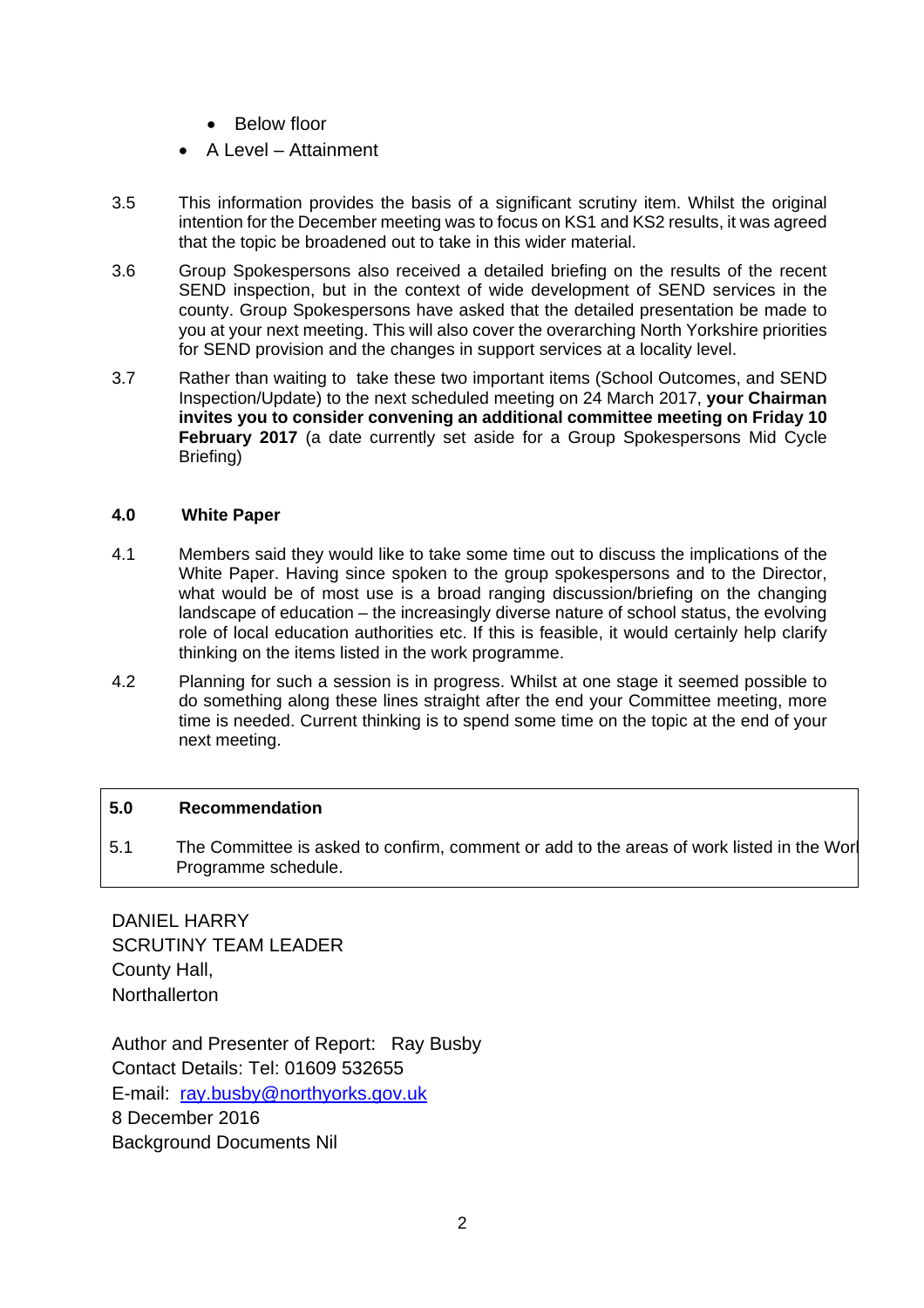# YOUNG PEOPLES OVERVIEW AND SCRUTINY COMMITTEE

# **Scope**

The Council's corporate organisation and structure, resource allocation, asset management, procurement policy, people strategy, equality & diversity, performance management, communication and access to services.

Partnership working, community development, community engagement, community strategies and community safety. This Committee shall be the Crime & Disorder Committee for the purposes of Part 3 of the Police and Justice Act 2006.

#### **Meeting Details**

| <b>Committee Meetings</b> | Friday, 16 December 2016 at 10.30am (possible change in start time)  |
|---------------------------|----------------------------------------------------------------------|
|                           | Friday, 24 March 2017 at 10.30am                                     |
|                           | Friday, 9 June 2017 at 10.30am                                       |
|                           | Friday, 8 September 2017 at 10.30am                                  |
|                           | Friday 8 December 2017 at 10.30am                                    |
|                           | Friday 9 March 2018 at 10.30am                                       |
| Mid Cycle Briefings       | Tuesday 22 November 2016 at 9.30am (rearranged from 4 November 2016) |
|                           | Friday 10 February 2017 at 10.30am                                   |
|                           | Friday 21 April 2017 at 10.30am                                      |
|                           | Friday 21 July 2017 at 10.30am                                       |
|                           | Friday 20 October 2017 at 10.30am                                    |
|                           | Friday 19 January 2018 at 10.30am                                    |

#### **Programme**

| Friday 24 March 2017                  |                     |                                                                                                   |                             |
|---------------------------------------|---------------------|---------------------------------------------------------------------------------------------------|-----------------------------|
| <b>SUBJECT</b>                        | <b>AIMS/PURPOSE</b> | <b>COMMENTS</b>                                                                                   | <b>LEAD</b>                 |
| Resilience of<br>outcomes/improvement | Review of outcomes  | The original intention was to<br>consider how the resilience of<br>pupils at KS2 can be reflected | Jill Hodges,<br><b>CYPS</b> |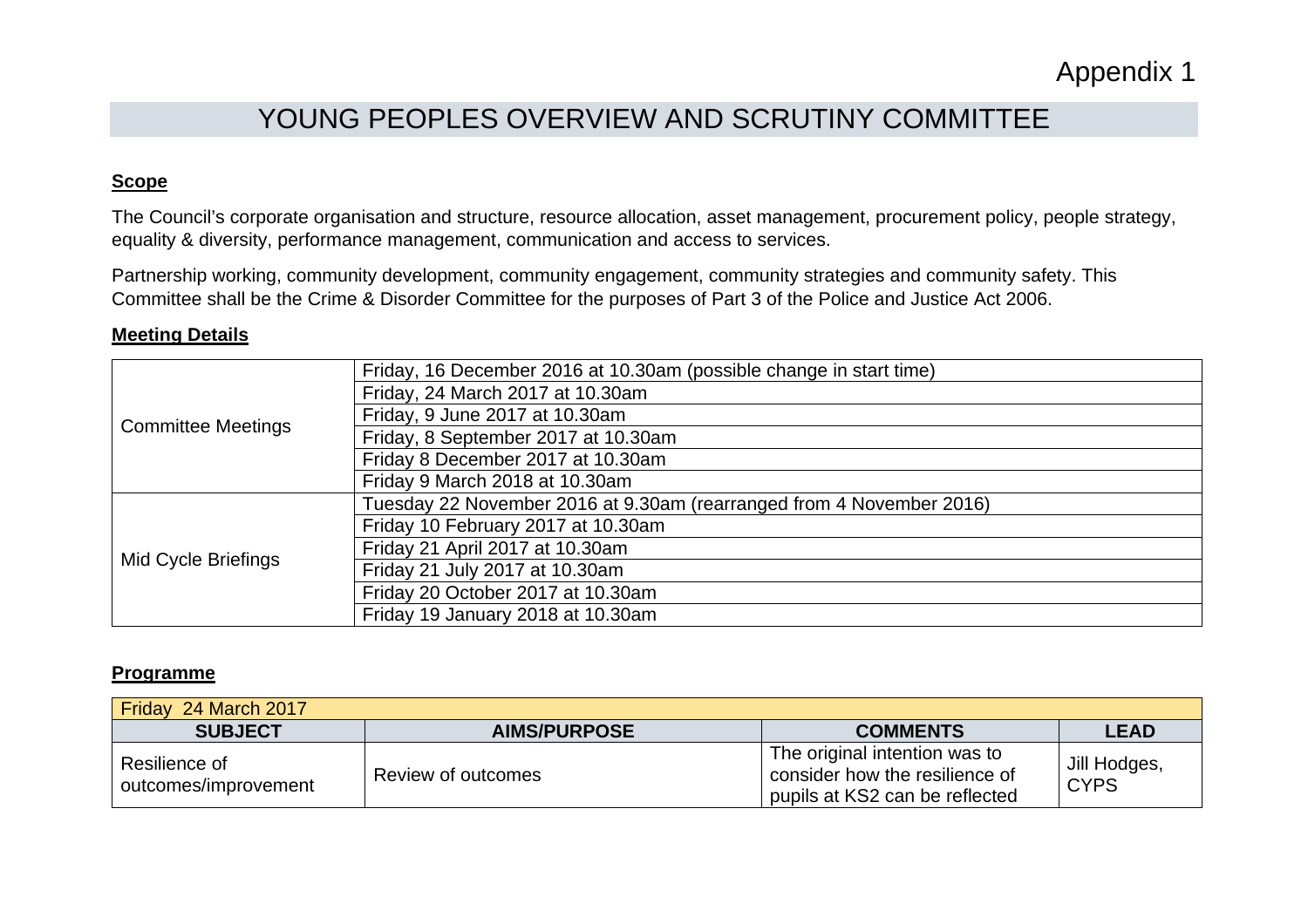|                                                      |                                                                                                                                                                                                                                                                                                                                                                                           | within KS4 pupils. Mid Cycle<br>Briefing to review scope. May<br>also include review of directorate<br>activity on Closing the Gap                                                             |                          |
|------------------------------------------------------|-------------------------------------------------------------------------------------------------------------------------------------------------------------------------------------------------------------------------------------------------------------------------------------------------------------------------------------------------------------------------------------------|------------------------------------------------------------------------------------------------------------------------------------------------------------------------------------------------|--------------------------|
| Closing the Gap in<br><b>Educational Achievement</b> | Having looked at this topic last year,<br>Committee agreed to follow up developments,<br>assess progress. How young people are<br>supported to meet their needs and<br>aspirations. How residents learn throughout<br>their lives, are skilled and ready for<br>Employment and fulfil their potential.                                                                                    | Would be a review of the<br>strategy. Essentially, are the<br>objectives of the strategy being<br>met?                                                                                         | <b>CYPS</b>              |
| <b>Youth Justice Review</b>                          | The work, and future, of the Youth Justice<br>System. What works to prevent youth crime<br>and rehabilitate young offenders, and how<br>this is applied in practice; how the youth<br>justice system interacts with wider services<br>for children and young people; and whether<br>delivery models and governance<br>arrangements remain fit for purpose and<br>achieve value for money. | Initial briefing to the February<br>2017 Mid Cycle Briefing, by which<br>time a clearer picture will emerge<br>of the direction the North<br><b>Yorkshire Justice Board intends</b><br>to take | Lisa Gregoire-<br>Parker |
| <b>Hospital Admissions</b>                           | Especially mental health services support for<br>young people, managing cases in the<br>community. The contribution of inappropriate<br>placements and/or insufficient community<br>resources.                                                                                                                                                                                            | Possibly then followed up by a<br>series of discussions with key<br>health personnel on causes of<br>admission, substance abuse,<br>self-harm, eating disorders etc.                           |                          |
| Friday 6 June 2017                                   |                                                                                                                                                                                                                                                                                                                                                                                           |                                                                                                                                                                                                |                          |
| <b>SUBJECT</b>                                       | <b>AIMS/PURPOSE</b>                                                                                                                                                                                                                                                                                                                                                                       | <b>COMMENTS</b>                                                                                                                                                                                | <b>LEAD</b>              |
| <b>School Admissions - status</b>                    | How work under diversified schools<br>governance. Our admission procedures now<br>and how we expect them, and schools and<br>MAT's attitudes to them, to change. How                                                                                                                                                                                                                      |                                                                                                                                                                                                | <b>CYPS</b>              |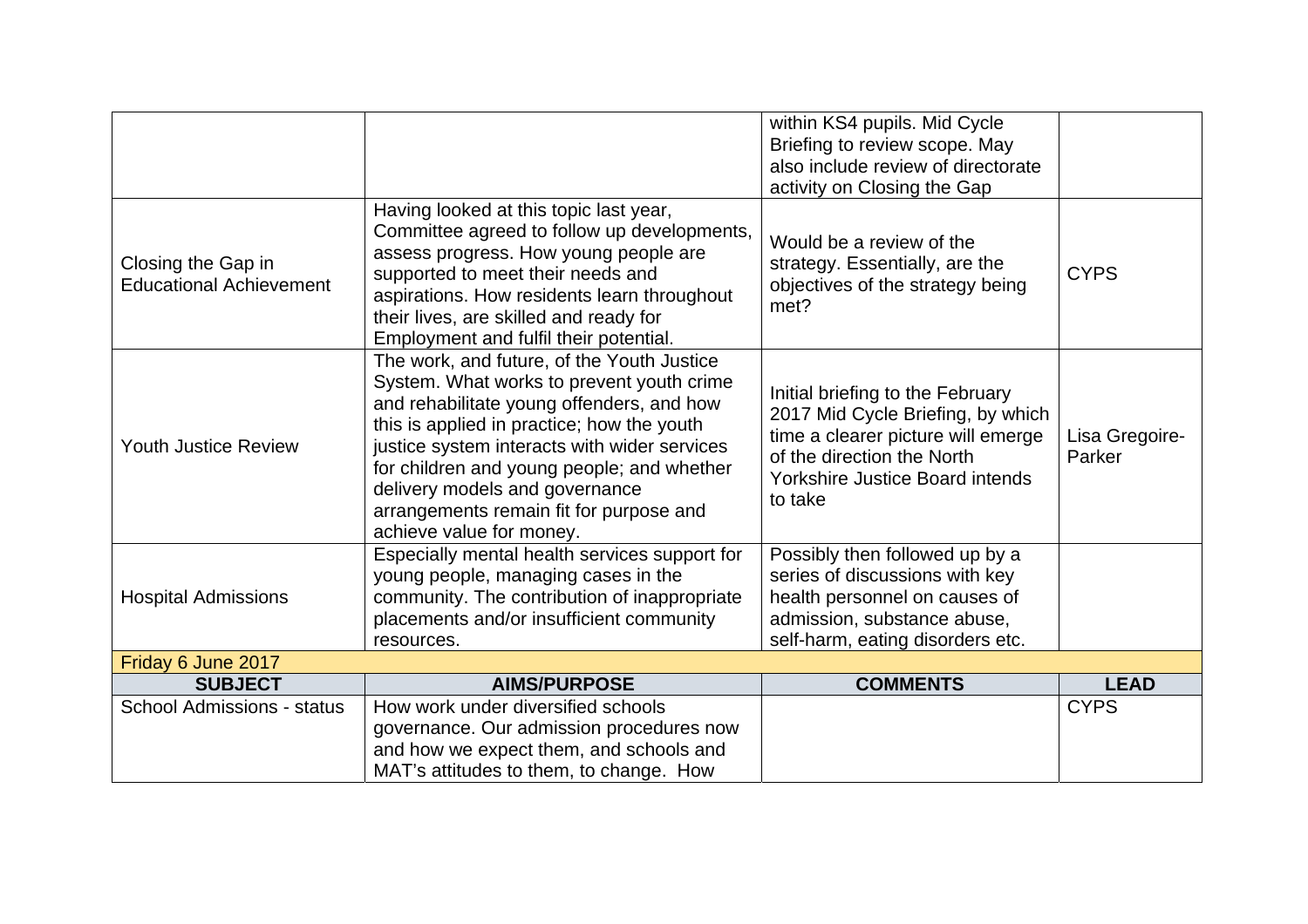|                                                                                               | place allocations are made; an account of the<br>customer experience                                                                                                                                                                                                                                                                                                                                                 |                                                                                                                                                                                                                                                                                                                                                                                      |             |
|-----------------------------------------------------------------------------------------------|----------------------------------------------------------------------------------------------------------------------------------------------------------------------------------------------------------------------------------------------------------------------------------------------------------------------------------------------------------------------------------------------------------------------|--------------------------------------------------------------------------------------------------------------------------------------------------------------------------------------------------------------------------------------------------------------------------------------------------------------------------------------------------------------------------------------|-------------|
| <b>Traded Services</b>                                                                        | The status, future and effect on traded<br>services of recent and planned changes in<br>educational provision.                                                                                                                                                                                                                                                                                                       | Possibly looking at the range of<br>services being provided, whether<br>"traded" or otherwise, and how<br>the pattern of services are likely<br>to change in the future                                                                                                                                                                                                              | <b>CYPS</b> |
| Place planning. Shaping<br>future education provision                                         | Our projections about need/demand and how<br>the LEA shapes/influences provision. Working<br>with the schools commissioner                                                                                                                                                                                                                                                                                           | Possibly linked to admissions<br>analysis and understanding of<br>exclusions                                                                                                                                                                                                                                                                                                         | <b>CYPS</b> |
| <b>School exclusions</b>                                                                      | Prevalence, profile and role of local authority.<br>How do we respond, what are the support<br>arrangements, how is the picture changing                                                                                                                                                                                                                                                                             |                                                                                                                                                                                                                                                                                                                                                                                      | <b>CYPS</b> |
| Roles and Responsibilities<br>of Parent Governors                                             | The changing role of governors and their<br>responsibilities for performance.<br>What is the picture regarding effective<br>governance and the extent to which schools<br>are transparent and open about their decision<br>making?<br>How the local authority provides training and<br>support, information and clerking services.<br>With whom do councillors, as community<br>leaders in particular, need to work. | There is a desire to understand<br>better the new lines of<br>accountability: How can we be<br>sure about the integrity of<br>financial information and the<br>robustness of controls and risk<br>management; are governance<br>arrangements ensuring that<br>school bodies, governors in<br>particular, are applying<br>appropriate values and exhibiting<br>appropriate behaviour. | <b>CYPS</b> |
| Friday 8 September 2017                                                                       |                                                                                                                                                                                                                                                                                                                                                                                                                      |                                                                                                                                                                                                                                                                                                                                                                                      |             |
| <b>SUBJECT</b>                                                                                | AIMS/PURPOSE                                                                                                                                                                                                                                                                                                                                                                                                         | <b>COMMENTS</b>                                                                                                                                                                                                                                                                                                                                                                      | <b>LEAD</b> |
| <b>Supporting Underperforming</b><br>Schools - especially those in<br><b>Special Measures</b> | How does the authority address its statutory<br>requirements such as: requiring schools to<br>"enter into arrangements", specified support;<br>appoint additional governors; suspend<br>delegated budget.                                                                                                                                                                                                            |                                                                                                                                                                                                                                                                                                                                                                                      | <b>CYPS</b> |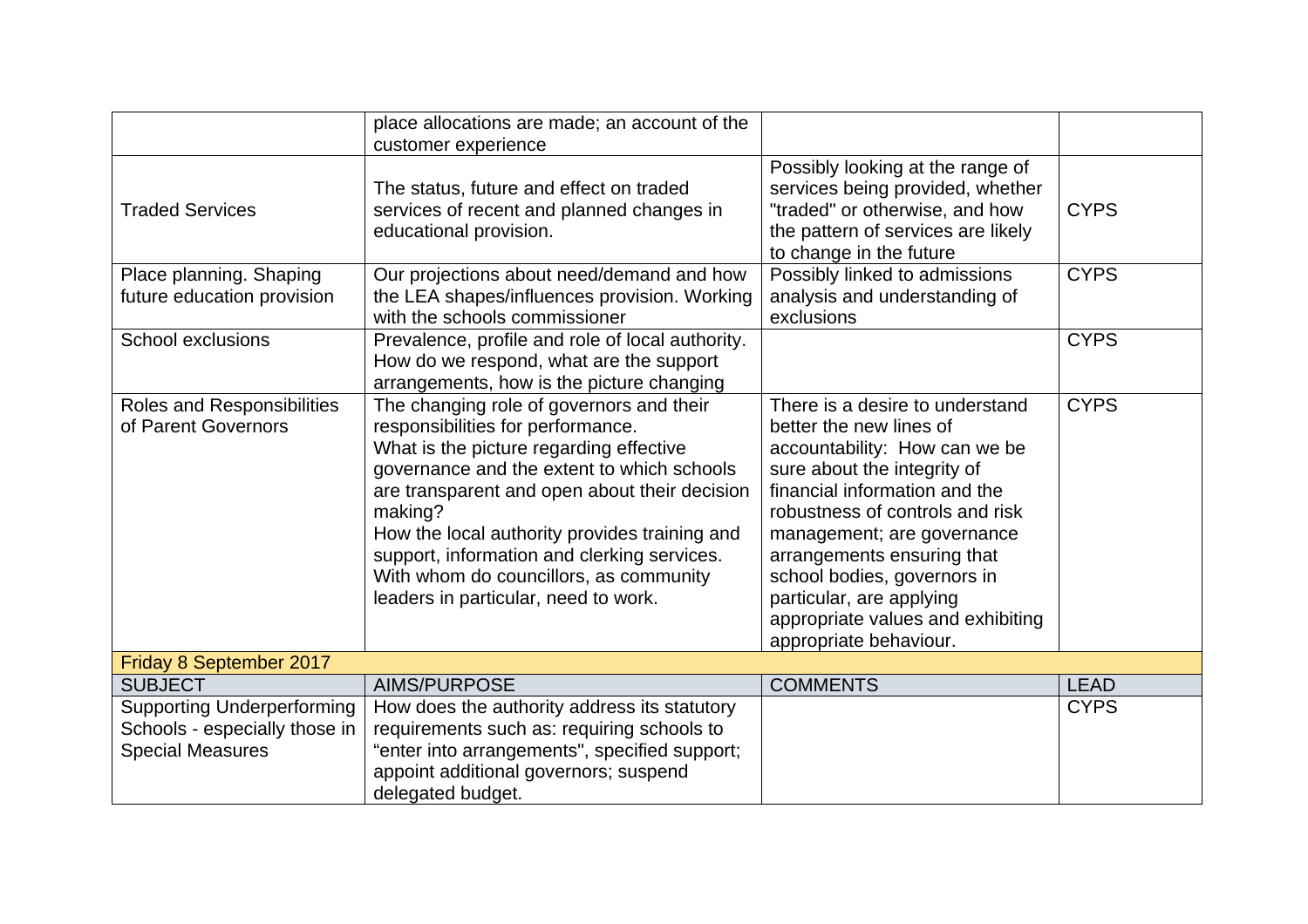| <b>Pupil Premium</b>                                           | An understanding of local practices<br>and what works best and comparing<br>local schools' application of the funding<br>and schools in other councils.<br>Outcomes - which children appear to<br>be benefitting.<br>Do all schools comply with their<br>statutory obligations with regards to<br>publication | Challenging the use of the pupil<br>premium.                                                                                               | <b>CYPS</b>                                  |
|----------------------------------------------------------------|---------------------------------------------------------------------------------------------------------------------------------------------------------------------------------------------------------------------------------------------------------------------------------------------------------------|--------------------------------------------------------------------------------------------------------------------------------------------|----------------------------------------------|
| Safeguarding                                                   | Chairman of Childrens Safeguarding Board<br>presents Annual report. Dialogue about<br>commitment of partners to Safeguarding<br>agenda.                                                                                                                                                                       | Possibly part of a wider<br>consideration of safeguarding.                                                                                 | <b>CYPS</b>                                  |
| Early Intervention in<br>Schools on Smoking, Drugs,<br>Alcohol | Preventing drug, alcohol and tobacco use in<br>young people and interventions for those<br>already experiencing harm.                                                                                                                                                                                         | Possible focus on commissioning<br>- is it integrated across prevention<br>and specialist interventions and<br>the wider children's agenda | Public<br>Health/Health/<br><b>Providers</b> |

# **Mid Cycle Briefing Items**

| <b>Date</b>             | <b>Probable Item</b>                                      |
|-------------------------|-----------------------------------------------------------|
|                         | Child Poverty – review of the strategy                    |
|                         | SATs - a directorate perspective on parental concerns     |
|                         | Planning for items before the March committee meeting     |
|                         | • Youth Justice Review                                    |
| Friday 10 February 2017 | Closing the Gap in Educational Achievement<br>$\bullet$   |
|                         | Place planning. Shaping future education provision        |
|                         | <b>Traded Services</b>                                    |
|                         | <b>Hospital Admissions</b>                                |
|                         | Keeping Children Safe in North Yorkshire                  |
| Friday 21 April 2017    | Prevention Strategy - informal review of current position |
|                         | Planning for items before the June Committee meeting      |